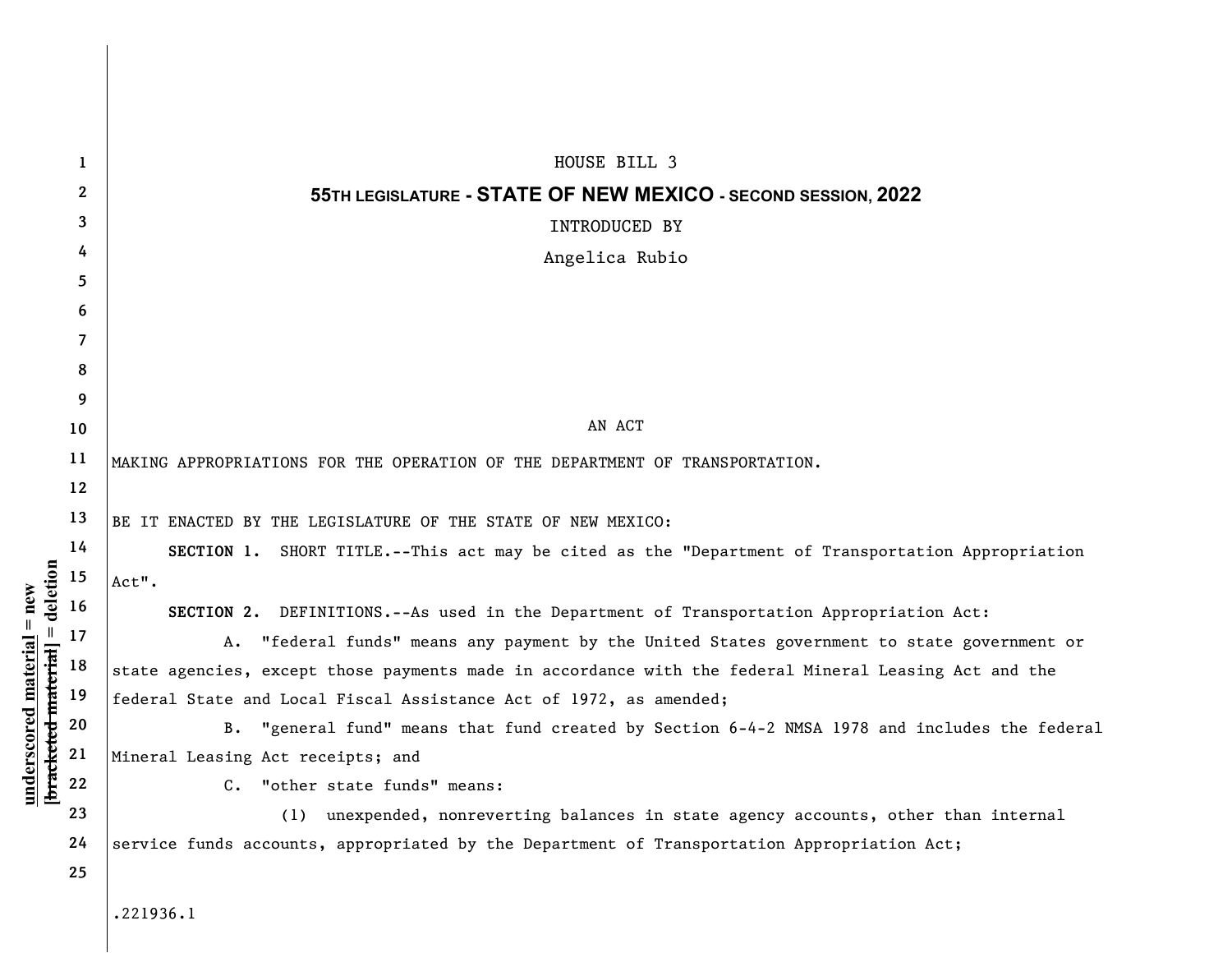|                                             |              | <b>Item</b>                                                                                                                                                      | General<br>Fund       | Other<br>State<br><u>Funds</u> | Intrnl Svc<br>Funds/Inter-<br>Agency Trnsf | Federal<br><u>Funds</u> | Total/Target |         |  |  |
|---------------------------------------------|--------------|------------------------------------------------------------------------------------------------------------------------------------------------------------------|-----------------------|--------------------------------|--------------------------------------------|-------------------------|--------------|---------|--|--|
|                                             | 1            | all revenue available to the department of transportation from sources other than the<br>(2)                                                                     |                       |                                |                                            |                         |              |         |  |  |
|                                             | $\mathbf{2}$ | general fund, internal service funds, interagency transfers and federal funds; and<br>all revenue the use of which is restricted by statute or agreement.<br>(3) |                       |                                |                                            |                         |              |         |  |  |
|                                             | 3            |                                                                                                                                                                  |                       |                                |                                            |                         |              |         |  |  |
|                                             | 4            | SECTION 3. FORMAT.--The general format of the appropriations set forth in the Department of                                                                      |                       |                                |                                            |                         |              |         |  |  |
|                                             | 5            | Transportation Appropriation Act with respect to symbols used, column headings and stating of amounts is                                                         |                       |                                |                                            |                         |              |         |  |  |
|                                             | 6            | that used in the General Appropriation Act of 2021.                                                                                                              |                       |                                |                                            |                         |              |         |  |  |
|                                             | 7            | SECTION 4. FISCAL YEAR 2023 APPROPRIATIONS AND PERFORMANCE STANDARDS.--                                                                                          |                       |                                |                                            |                         |              |         |  |  |
|                                             | 8            | DEPARTMENT OF TRANSPORTATION:                                                                                                                                    |                       |                                |                                            |                         |              |         |  |  |
|                                             | 9            | (1) Project design and construction:                                                                                                                             |                       |                                |                                            |                         |              |         |  |  |
|                                             | 10           | The purpose of the project design and construction program is to provide improvements and additions to the                                                       |                       |                                |                                            |                         |              |         |  |  |
|                                             | 11           | state's highway infrastructure to serve the interest of the general public. These improvements include                                                           |                       |                                |                                            |                         |              |         |  |  |
|                                             | 12           | those activities directly related to highway planning, design and construction necessary for a complete                                                          |                       |                                |                                            |                         |              |         |  |  |
|                                             | 13           | system of highways in the state.                                                                                                                                 |                       |                                |                                            |                         |              |         |  |  |
|                                             | 14           | Appropriations:                                                                                                                                                  |                       |                                |                                            |                         |              |         |  |  |
| deletion                                    | 15           | (a) Personal services and                                                                                                                                        |                       |                                |                                            |                         |              |         |  |  |
|                                             | 16           | employee benefits                                                                                                                                                |                       | 24,780.9                       |                                            | 1,873.3                 | 26,654.2     |         |  |  |
|                                             | 17           | Contractual services<br>(b)                                                                                                                                      |                       | 113,501.6                      |                                            | 309,949.4               | 423,451.0    |         |  |  |
|                                             | 18           | Other<br>(c)                                                                                                                                                     |                       | 134,741.2                      |                                            | 154,310.3               | 289,051.5    |         |  |  |
| $underscored material = new$<br>ed material | 19           | Authorized FTE: 350.0 Permanent; 15.0 Term; 0.00 Temporary                                                                                                       |                       |                                |                                            |                         |              |         |  |  |
|                                             | 20           | Performance measures:                                                                                                                                            |                       |                                |                                            |                         |              |         |  |  |
|                                             | 21           | Outcome:<br>Percent of projects in production let as scheduled<br>$\star$                                                                                        |                       |                                |                                            |                         |              | >75%    |  |  |
| bracket                                     | ${\bf 22}$   | Percent of projects completed according to schedule<br>$\star$<br>Outcome:                                                                                       |                       |                                |                                            | >90%                    |              |         |  |  |
|                                             | 23           | $\star$<br>Quality:<br>Percent of final cost-over-bid amount, less gross receipts tax, on highway                                                                |                       |                                |                                            |                         |              |         |  |  |
|                                             | 24           |                                                                                                                                                                  | construction projects |                                |                                            |                         |              | $< 3\%$ |  |  |
|                                             | 25           | Highway operations:<br>(2)                                                                                                                                       |                       |                                |                                            |                         |              |         |  |  |
|                                             |              | .221936.1                                                                                                                                                        | $-2-$                 |                                |                                            |                         |              |         |  |  |

 $\mathsf{l}$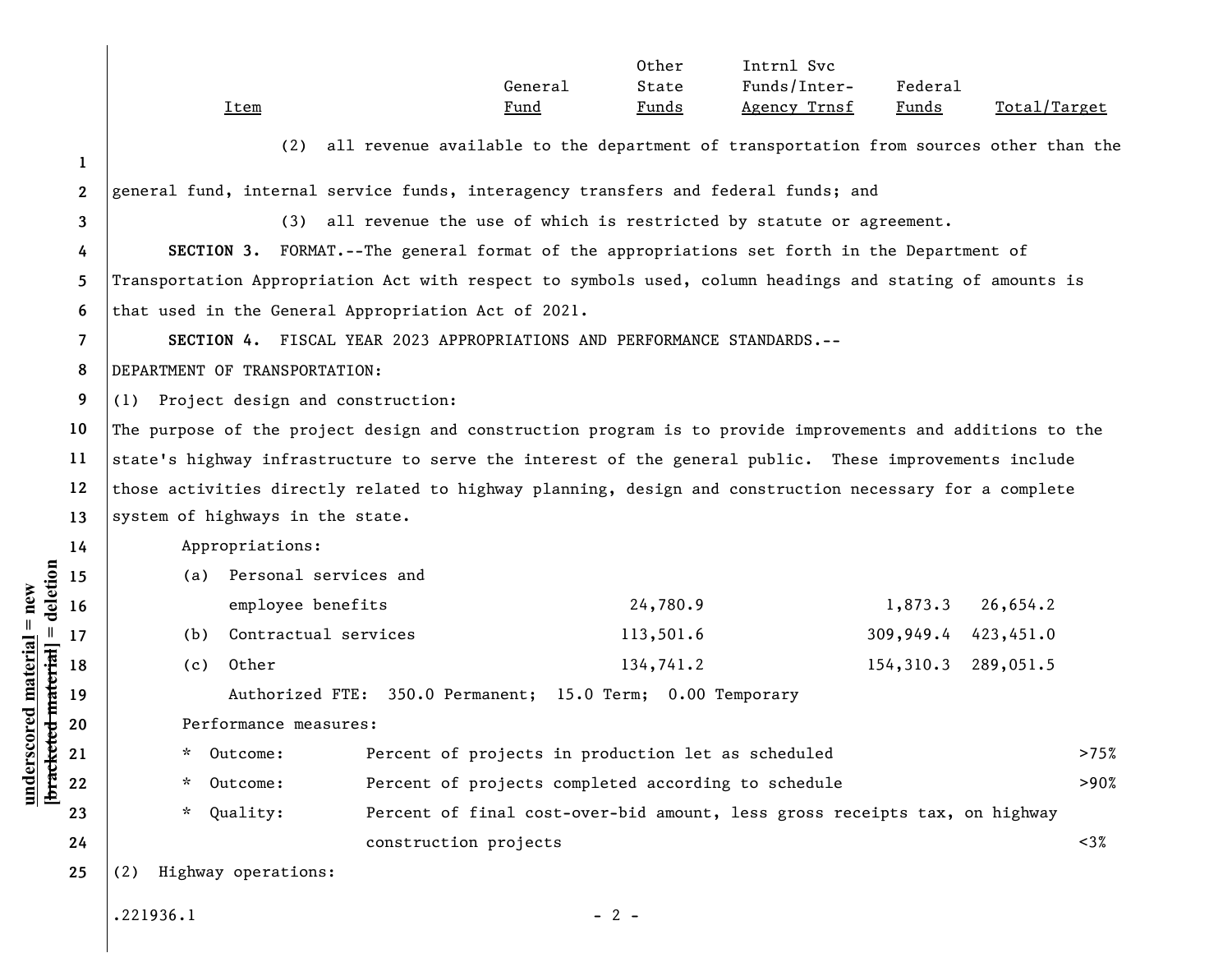|                              |                                                                                                                |                                                                                                              | <b>Item</b>                   |                                                           | General<br><u>Fund</u> | Other<br>State<br><u>Funds</u> | Intrnl Svc<br>Funds/Inter-<br>Agency Trnsf | Federal<br><u>Funds</u> | Total/Target         |
|------------------------------|----------------------------------------------------------------------------------------------------------------|--------------------------------------------------------------------------------------------------------------|-------------------------------|-----------------------------------------------------------|------------------------|--------------------------------|--------------------------------------------|-------------------------|----------------------|
|                              | 1                                                                                                              | The purpose of the highway operations program is to maintain and provide improvements to the state's highway |                               |                                                           |                        |                                |                                            |                         |                      |
|                              | $\bf 2$                                                                                                        | infrastructure to serve the interest of the general public. These improvements include those activities      |                               |                                                           |                        |                                |                                            |                         |                      |
|                              | directly related to preserving roadway integrity and maintaining open highway access throughout the state<br>3 |                                                                                                              |                               |                                                           |                        |                                |                                            |                         |                      |
|                              | 4                                                                                                              | system.                                                                                                      |                               |                                                           |                        |                                |                                            |                         |                      |
|                              | 5                                                                                                              | Appropriations:                                                                                              |                               |                                                           |                        |                                |                                            |                         |                      |
|                              | 6                                                                                                              | (a)                                                                                                          | Personal services and         |                                                           |                        |                                |                                            |                         |                      |
|                              | 7                                                                                                              |                                                                                                              | employee benefits             |                                                           |                        | 111,516.5                      |                                            | 3,000.0                 | 114,516.5            |
|                              | 8                                                                                                              | (b)                                                                                                          | Contractual services          |                                                           |                        | 65,119.4                       |                                            |                         | 65,119.4             |
|                              | 9                                                                                                              | (c)                                                                                                          | Other                         |                                                           |                        | 98,070.2                       |                                            |                         | 98,070.2             |
|                              | 10                                                                                                             | Authorized FTE: 1,823.0 Permanent; 16.7 Term; 0.00 Temporary                                                 |                               |                                                           |                        |                                |                                            |                         |                      |
|                              | 11                                                                                                             | Performance measures:                                                                                        |                               |                                                           |                        |                                |                                            |                         |                      |
|                              | 12                                                                                                             | Number of statewide pavement lane miles preserved<br>* Output:                                               |                               |                                                           |                        |                                |                                            | >3,500                  |                      |
|                              | 13                                                                                                             | Outcome:<br>Percent of bridges in fair or better condition, based on deck area<br>>95%<br>*.                 |                               |                                                           |                        |                                |                                            |                         |                      |
|                              | 14                                                                                                             | Number of combined systemwide lane miles in poor condition<br>*.<br>Outcome:                                 |                               |                                                           |                        |                                | < 6,925                                    |                         |                      |
| deletion                     | 15                                                                                                             | * Outcome:<br>Percent of interstate lane miles rated fair or better                                          |                               |                                                           |                        |                                |                                            | >91%                    |                      |
|                              | 16                                                                                                             | Program support:<br>(3)                                                                                      |                               |                                                           |                        |                                |                                            |                         |                      |
| $underscored material = new$ | 17                                                                                                             | The purpose of the program support program is to provide management and administration of financial and      |                               |                                                           |                        |                                |                                            |                         |                      |
|                              | 18                                                                                                             | human resources, custody and maintenance of information and property and management of construction and      |                               |                                                           |                        |                                |                                            |                         |                      |
| ed material                  | 19                                                                                                             | maintenance projects.                                                                                        |                               |                                                           |                        |                                |                                            |                         |                      |
|                              | 20                                                                                                             | Appropriations:                                                                                              |                               |                                                           |                        |                                |                                            |                         |                      |
| <b>bracket</b>               | 21                                                                                                             | (a)                                                                                                          | Personal services and         |                                                           |                        |                                |                                            |                         |                      |
|                              | $\bf 22$                                                                                                       |                                                                                                              | employee benefits             |                                                           |                        | 27,619.9                       |                                            |                         | 27,619.9             |
|                              | 23                                                                                                             | (b)                                                                                                          | Contractual services<br>Other |                                                           |                        | 6,060.7                        |                                            |                         | 6,060.7<br>13, 147.5 |
|                              | 24                                                                                                             | (c)                                                                                                          |                               | Authorized FTE: 249.0 Permanent; 3.8 Term; 0.00 Temporary |                        | 13, 147.5                      |                                            |                         |                      |
|                              | 25                                                                                                             |                                                                                                              |                               |                                                           |                        |                                |                                            |                         |                      |
|                              |                                                                                                                | .221936.1                                                                                                    |                               |                                                           | $-3-$                  |                                |                                            |                         |                      |